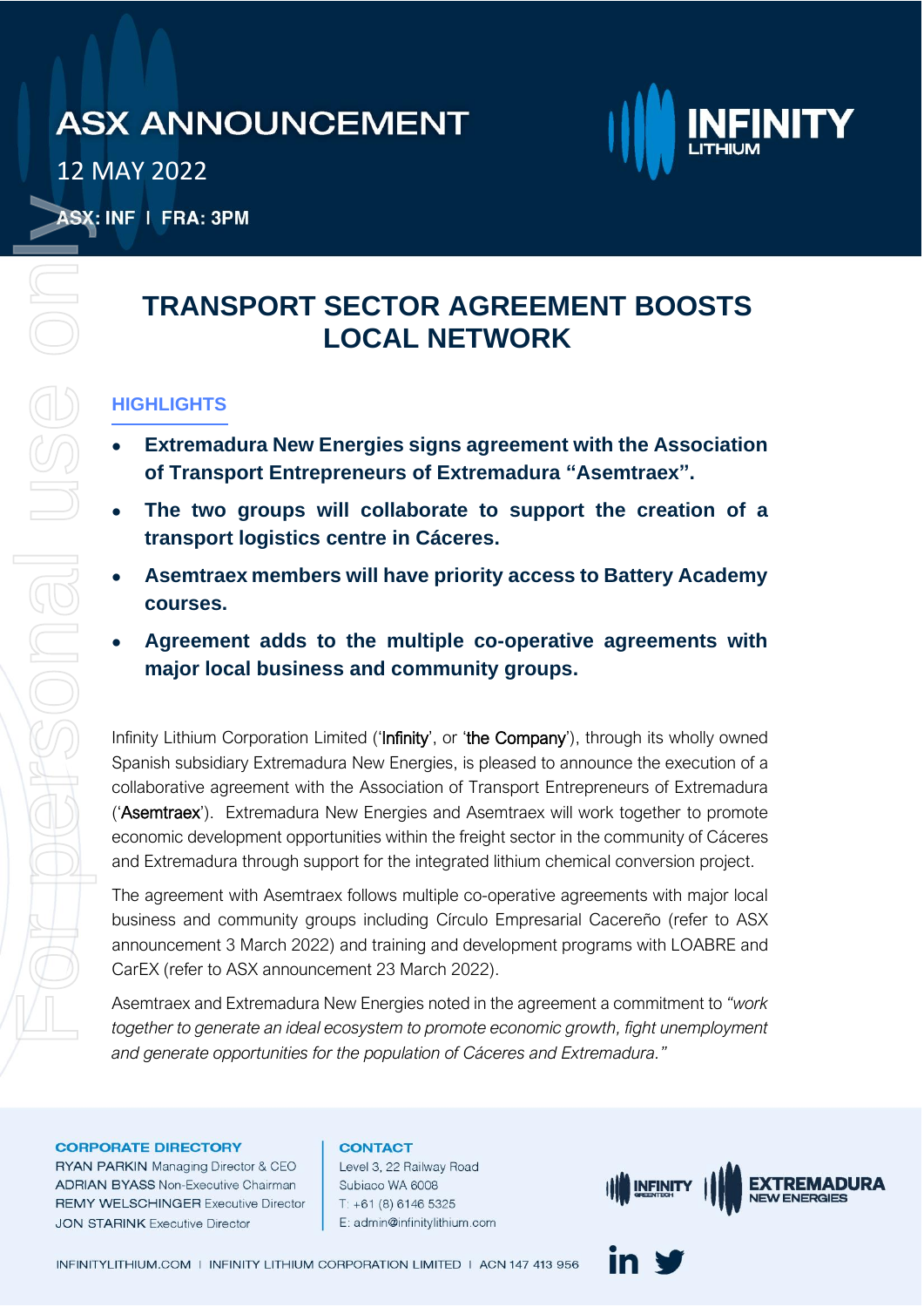### **ASX: INF I FRA: 3PM**



**EXTREMADURA NEW ENERGIES** 

CEO of Extremadura New Energies, Ramón Jiménez Serrano, noted that *"this is a further step in the search for synergies with local entrepreneurs. One of Extremadura New Energies' main objectives is for the lithium processing plant to become a centre of development and to help to attract other projects that will especially benefit commerce in the region. Cáceres can play a very important role in the new industrial ecosystem that will be generated around lithium".*



Asemtraex president, Miguel Ángel Sánchez Bravo, *notes "the business association is in favour of industrial activities, which in compliance with the applicable legislation, involves the creation of a business network and the contribution of wealth and added value for Cáceres and Extremadura - especially those generating synergies for the road transport sector represented by Asemtraex. The Extremadura New Energies project will boost both direct and indirect activity in freight and other industrial initiatives, with both parties collaborating to support the creation of a transport logistics centre in Cáceres".*

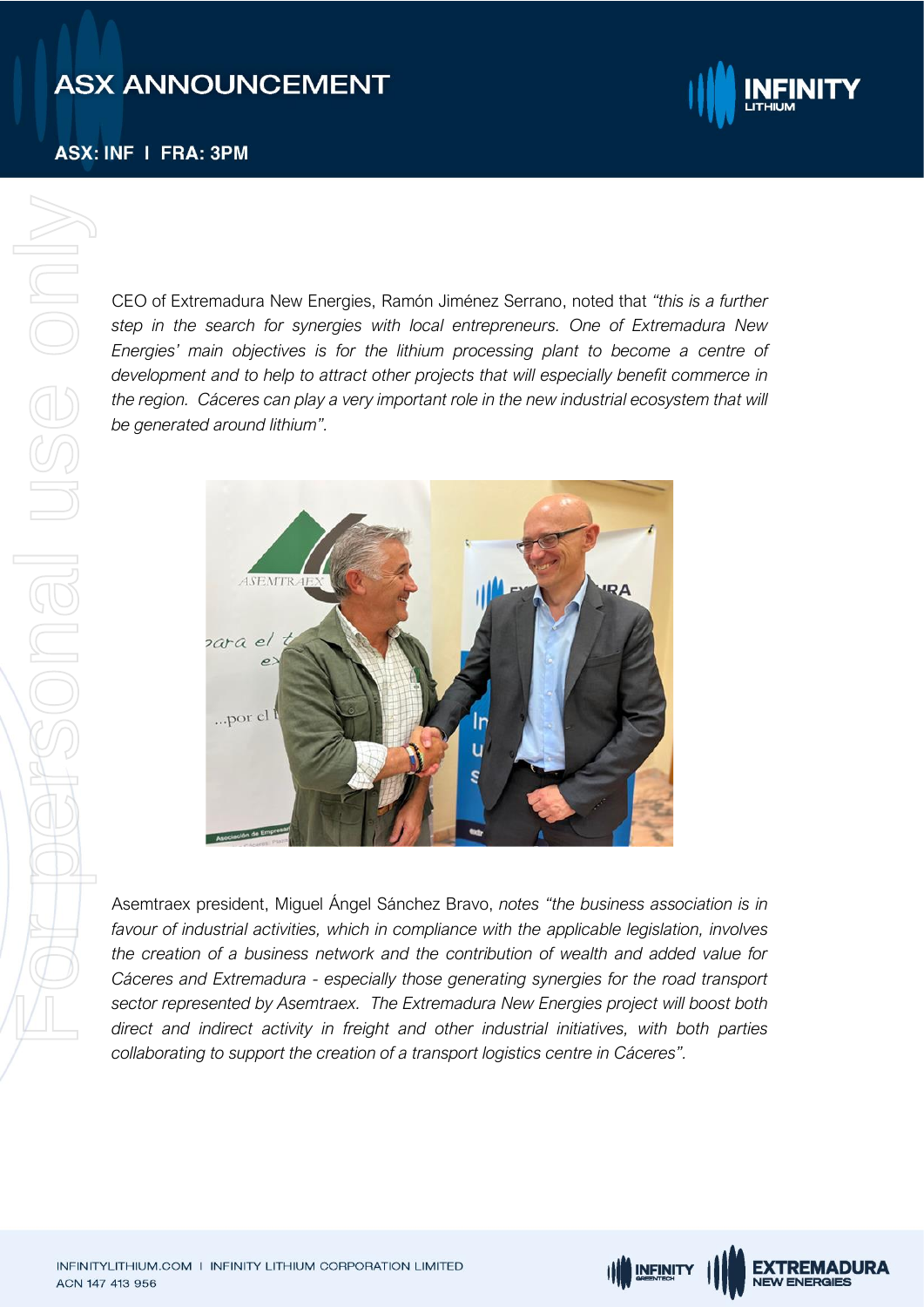#### **ASX: INF I FRA: 3PM**



Transportation logistics relating to raw materials and products will be an important element in the successful development of the San José Lithium Project ('San José', or 'the Project'), which will see significant material movements.

Asemtraex members will have priority access to courses that Extremadura New Energies will promote related to energy storage, electric mobility and renewable energies within the framework of the Battery Academy of the European Battery Alliance. Extremadura New Energies has announced a collaboration agreement with EIT InnoEnergy to implement training courses of the European Battery Academy and will be a priority partner for the distribution, promotion and delivery of the courses covering a wide variety of topics related to technology, business and innovation in the battery and hydrogen sector in the Extremadura community (see ASX announcement 27 April 2022).

The announcement was authorised by the Board. For further inquiries please contact.

**IN INFINITY** 

**EXTREMADURA** 

**NEW ENERGIES** 

| Ryan Parkin                    | Lucas Robinson                    |
|--------------------------------|-----------------------------------|
| CEO, Managing Director         | <b>Investor Relations Manager</b> |
| T: +61 (8) 6146 5325           | $T: +61(0)408228889$              |
| E: rparkin@infinitylithium.com | E: Irobinson@infinitylithium.com  |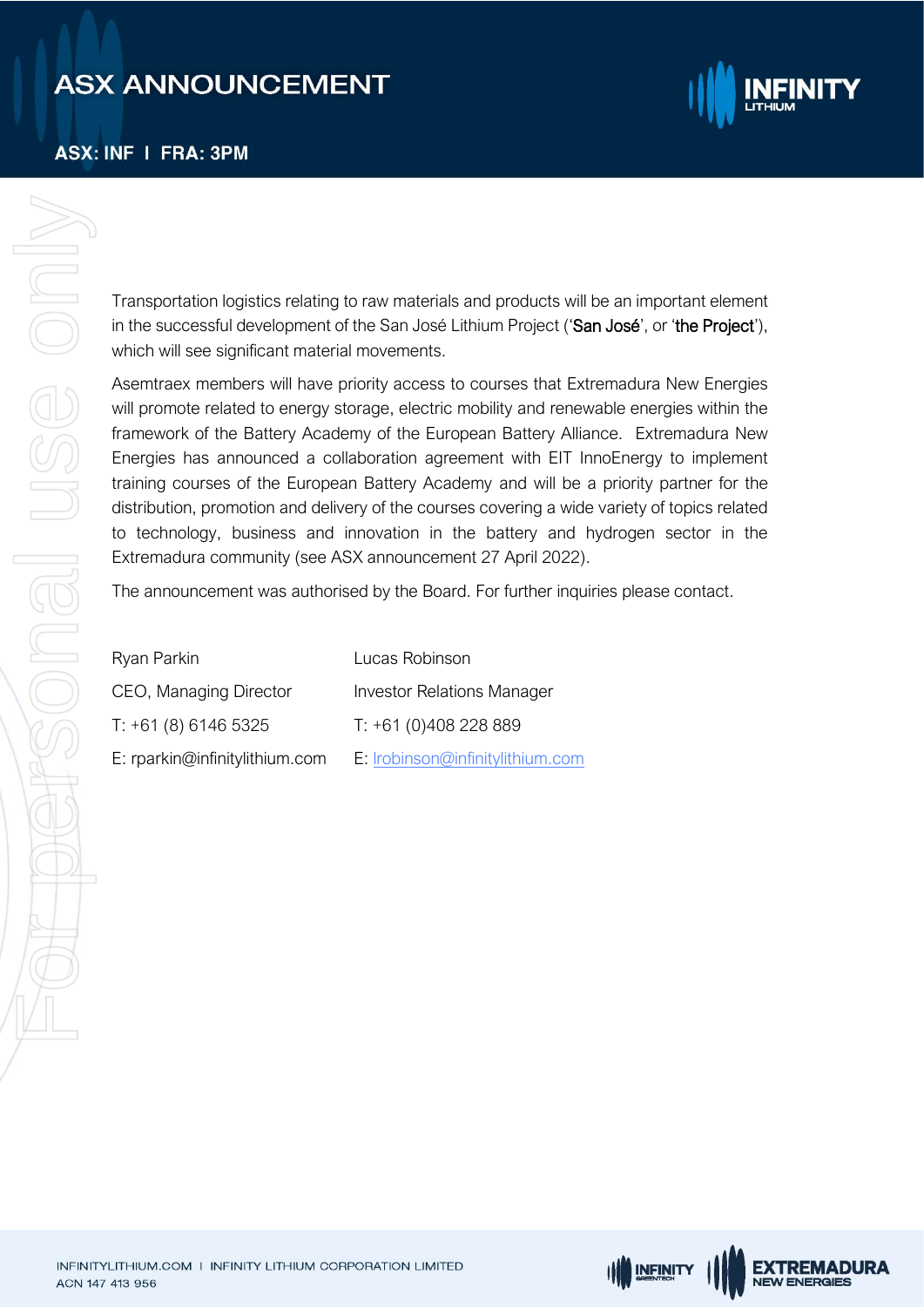

# **ACUERDO DEL SECTOR DE TRANSPORTES PARA IMPULSAR LA RED LOCAL**

### **A DESTACAR**

- **Extremadura New Energies firma un acuerdo con la Asociación de Empresarios del Transporte de Extremadura "Asemtraex".**
- **Ambos grupos colaborarán para apoyar la creación de un centro logístico de transporte en Cáceres.**
- **Los miembros de Asemtraex tendrán acceso prioritario a los cursos de Battery Academy.**
- **El acuerdo se suma a los múltiples acuerdos de cooperación con los principales grupos empresariales y comunitarios locales.**

Infinity Lithium Corporation Limited ("Infinity", o "la Compañía"), a través de su filial española Extremadura New Energies, se complace en anunciar la ejecución de un acuerdo de colaboración con la Asociación de Empresarios del Transporte de Extremadura ("Asemtraex"). Extremadura New Energies y Asemtraex trabajarán conjuntamente para promover las oportunidades de desarrollo económico dentro del sector del transporte de mercancías en la comunidad de Cáceres y Extremadura a través del apoyo al proyecto de conversión química del litio integrado.

El acuerdo con Asemtraex sigue a los múltiples acuerdos de cooperación con los principales grupos empresariales y comunitarios locales, incluyendo el Círculo Empresarial Cacereño (consulte el anuncio de ASX del 3 de marzo de 2022) y los programas de formación y desarrollo con LOABRE y CarEX (consulte el anuncio de ASX del 23 de marzo de 2022).

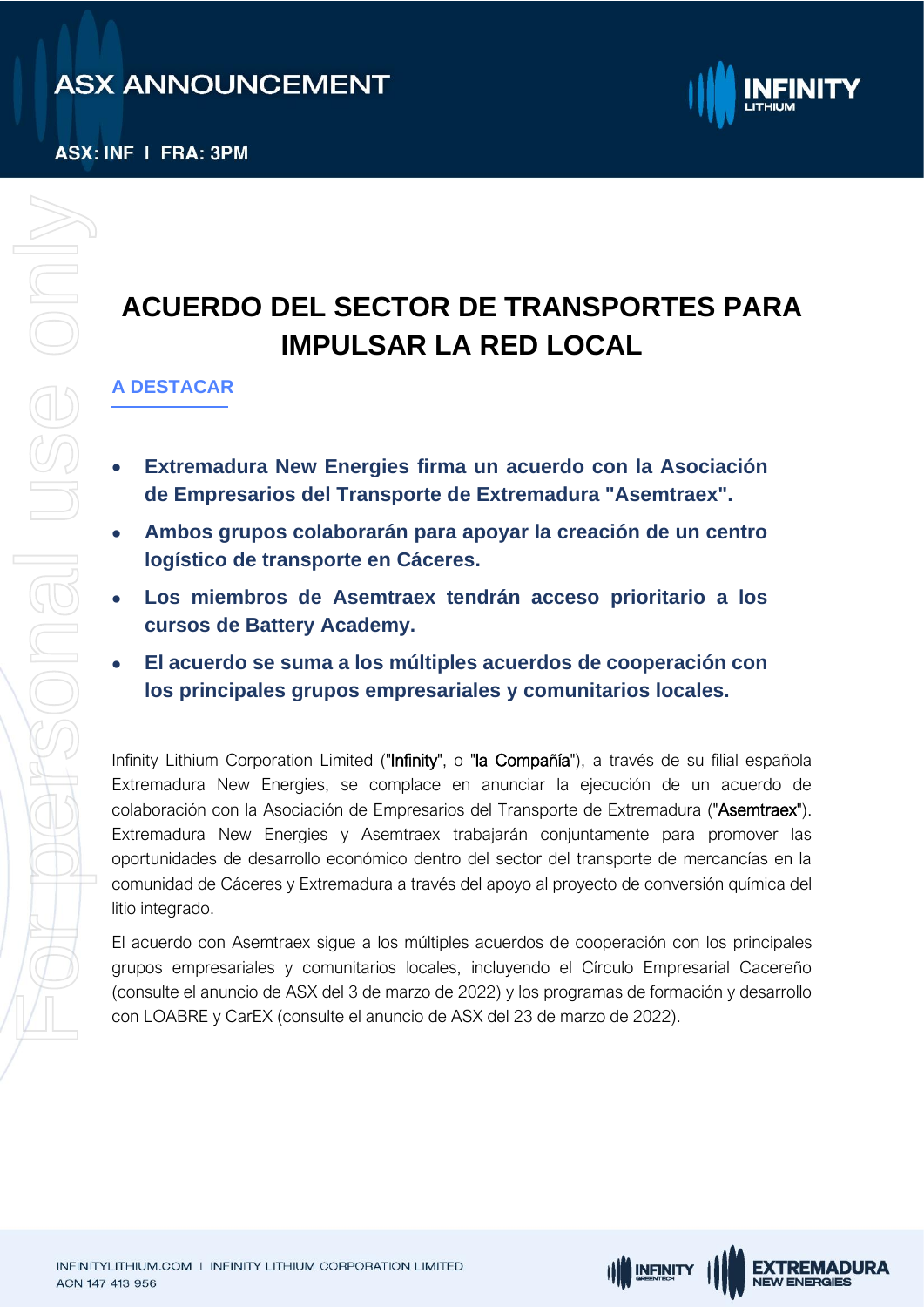**ASX: INF I FRA: 3PM** 



Asemtraex y Extremadura New Energies señalaron en el acuerdo el compromiso de "trabajar conjuntamente para generar un ecosistema idóneo para promover el crecimiento económico, luchar contra el desempleo y generar oportunidades para la población de Cáceres y Extremadura."

El consejero delegado de Extremadura New Energies, Ramón Jiménez Serrano, señaló que "se trata de un paso más en la búsqueda de sinergias con los empresarios locales, ya que uno de los principales objetivos de Extremadura New Energies es que la planta de procesamiento de litio se convierta en un polo de desarrollo y contribuya a atraer otros proyectos que beneficien especialmente al comercio de la región. Cáceres puede jugar un papel muy importante en el nuevo ecosistema industrial que se generará en torno al litio".



El presidente de Asemtraex, Miguel Ángel Sánchez Bravo, señala que "la asociación empresarial está a favor de las actividades industriales que, cumpliendo con la legislación vigente, supongan

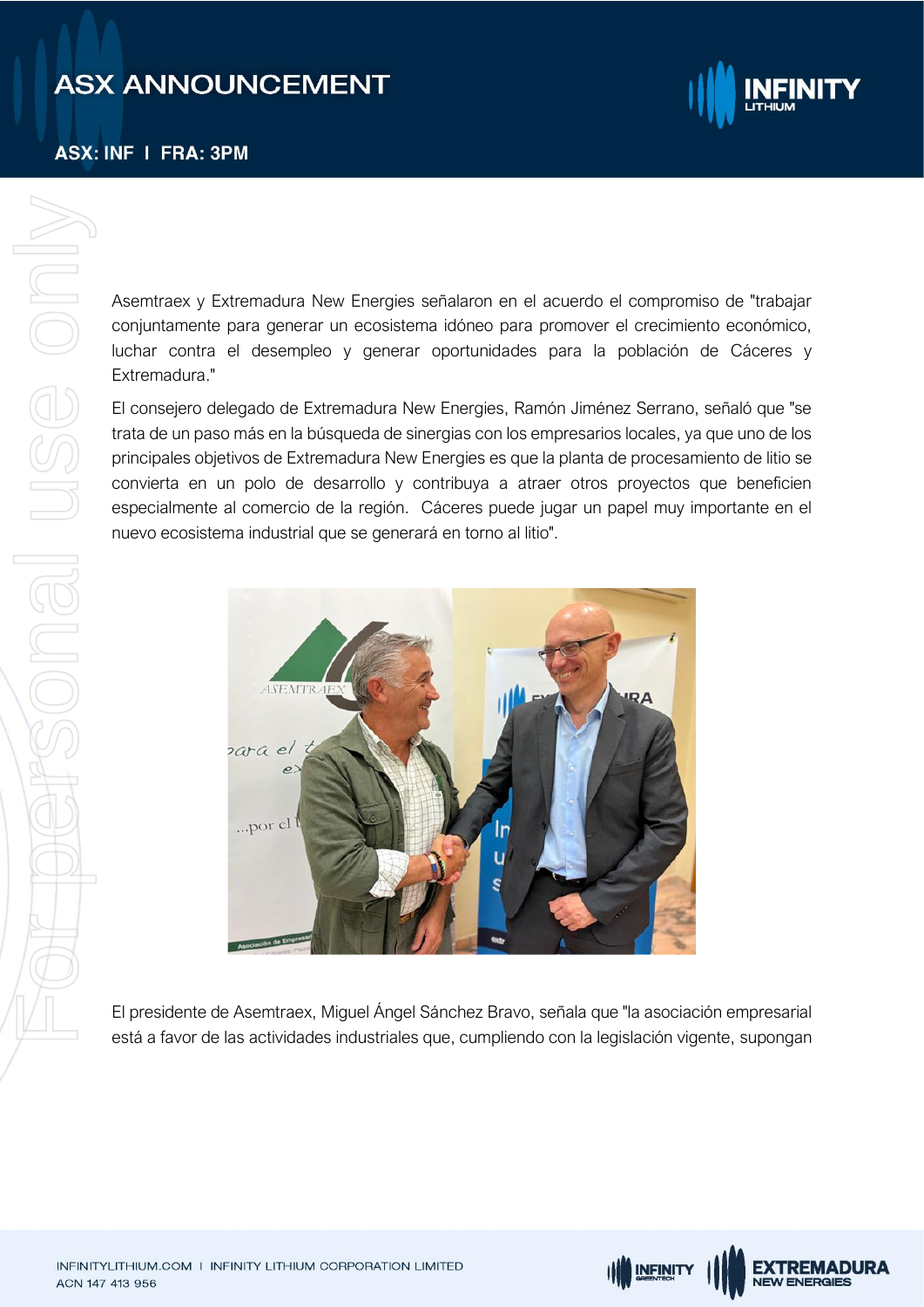**ASX: INF I FRA: 3PM** 



la creación de un tejido empresarial y la aportación de riqueza y valor añadido para Cáceres y Extremadura, especialmente las que generen sinergias para el sector del transporte por carretera que representa Asemtraex". El proyecto Extremadura New Energies impulsará la actividad directa e indirecta del transporte de mercancías y otras iniciativas industriales, colaborando ambas partes en el apoyo a la creación de un centro logístico de transporte en Cáceres".

La logística de transporte de materias primas y productos será un elemento importante para el desarrollo exitoso del Proyecto de Litio San José ("San José", o "el Proyecto"), que tendrá importantes movimientos de materiales.

Los miembros de Asemtraex tendrán acceso prioritario a los cursos que Extremadura New Energies promoverá relacionados con el almacenamiento de energía, la movilidad eléctrica y las energías renovables en el marco de la Battery Academy de la European Battery Alliance. Extremadura New Energies ha anunciado un acuerdo de colaboración con EIT InnoEnergy para implementar los cursos de formación de la Academia Europea de Baterías y será un socio prioritario para la distribución, promoción e impartición de los cursos que cubren una amplia variedad de temas relacionados con la tecnología, el negocio y la innovación en el sector de las baterías y el hidrógeno en la comunidad extremeña (ver anuncio ASX 27 de abril de 2022).

El anuncio fue autorizado por la Junta. Para más información, póngase en contacto con

| Ryan Parkin                    | Lucas Robinson                       |
|--------------------------------|--------------------------------------|
| CEO, Director                  | Gerente de relaciones con inversores |
| T: +61 (8) 6146 5325           | $T: +61(0)408228889$                 |
| E: rparkin@infinitylithium.com | E: Irobinson@infinitylithium.com     |

**IN INFINITY** 

**EXTREMADURA** 

**NEW ENERGIES**